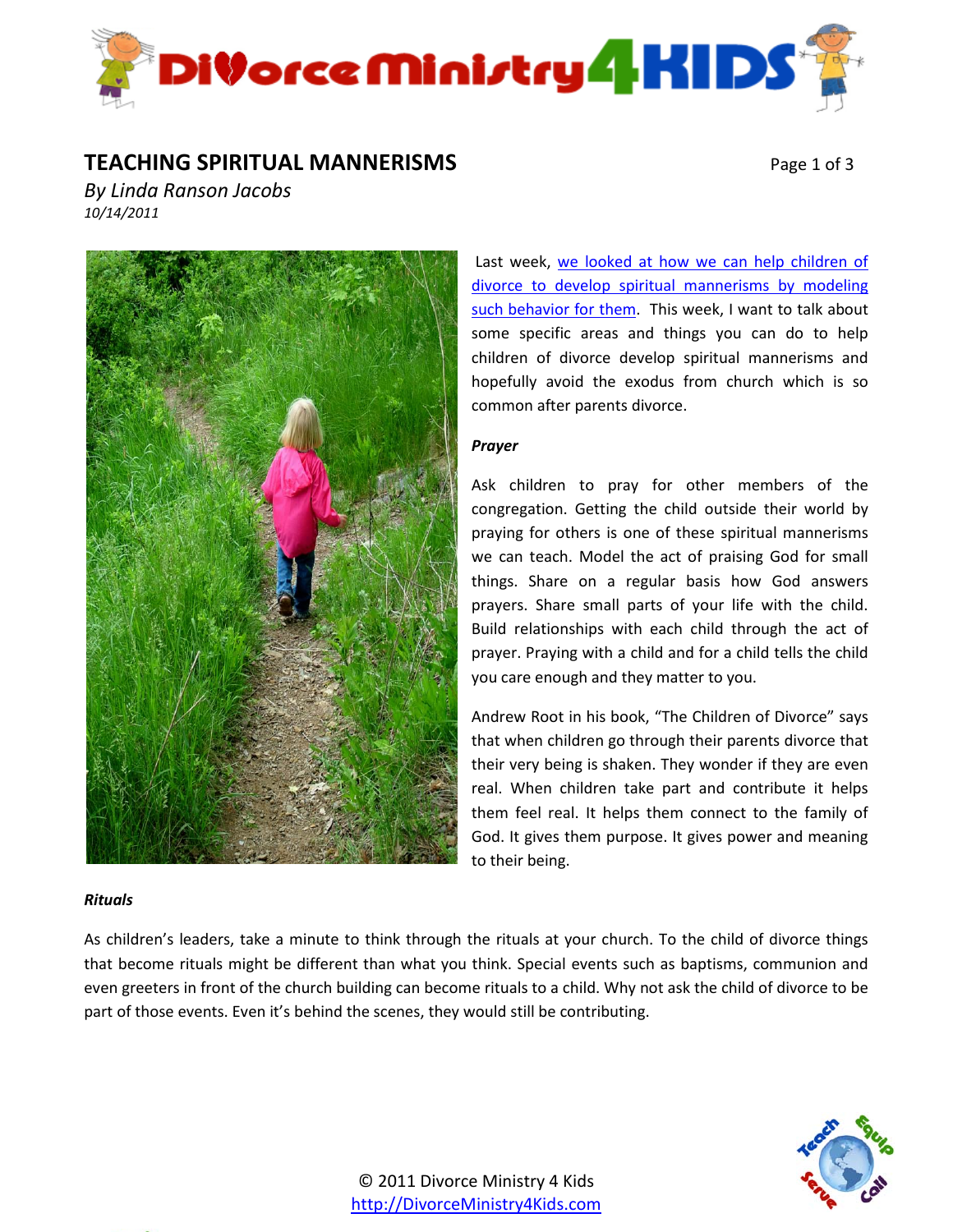

## **TEACHING SPIRITUAL MANNERISMS** Page 2 of 3

*By Linda Ranson Jacobs 10/14/2011*

### *Routines*

As adults many times we look at routines as something that just happens. We even get complacent about certain routines. But to a child of divorce, routines at church lend to stability in their world. It's something they come to depend on happening. The passing of the collection plate becomes a routine. In one church I attended boys helped pass the offering plate with their father. It was very moving and you could see how proud the child was to be doing something with his father. I kept thinking, but what about the boy whose father isn't around? Not to take away from the fathers and sons in the church but why couldn't the little eight year old boy who sits on the 3rd row with his single mom every week be adopted on Sundays by an older man and take part in the routine of passing the offering plate?

#### *Kindness and Thoughtfulness*

When routines are going to change, make the child of divorce aware of the possibility of change. This is modeling kindness and thoughtfulness to the child. If you are going to change the time of the Sunday service wouldn't you alert the congregation to show up at a different time? Yet, does anyone think to actually call or send a note to the child who comes to church without a parent? Many children of divorce attend church without their parent, and they are usually left out of the loop when it comes to changes taking place.

#### *Contributing*

In my [DC4K](http://divorceministry4kids.com/2011/divorce-care-4-kids-dc4k/) classes, I have watched children come alive when they are depended upon to contribute and give back to the group. Imagine the power a second grade boy feels when the 5th grade boys depend upon him to run the DVD player? I always have a "jobs" sign up list in my classes. It gives the child a choice of how and when he or she wants to contribute and give to the group. For many children of divorce we become family depending upon one another for our very survival. A lot of children have shared with me that the two hours at DC4k every week is the only time they feel normal and like they belong.

We can give example after example of teaching spiritual mannerisms to the child of divorce but why not use this article to stimulate your own thinking? Take time to pray about how God wants to use you or others in your particular faith community to teach spiritual mannerisms to children of divorce.

I think Andrew Root says it best in his book, "The Children of Divorce" (page 125):

*"The congregation cannot take away the fact that the young person's most fundamental mirror of geological union has cracked, but the congregation can, if it is brave enough, become a mirror that through its life can reflect back to young people who they are and where they belong."*